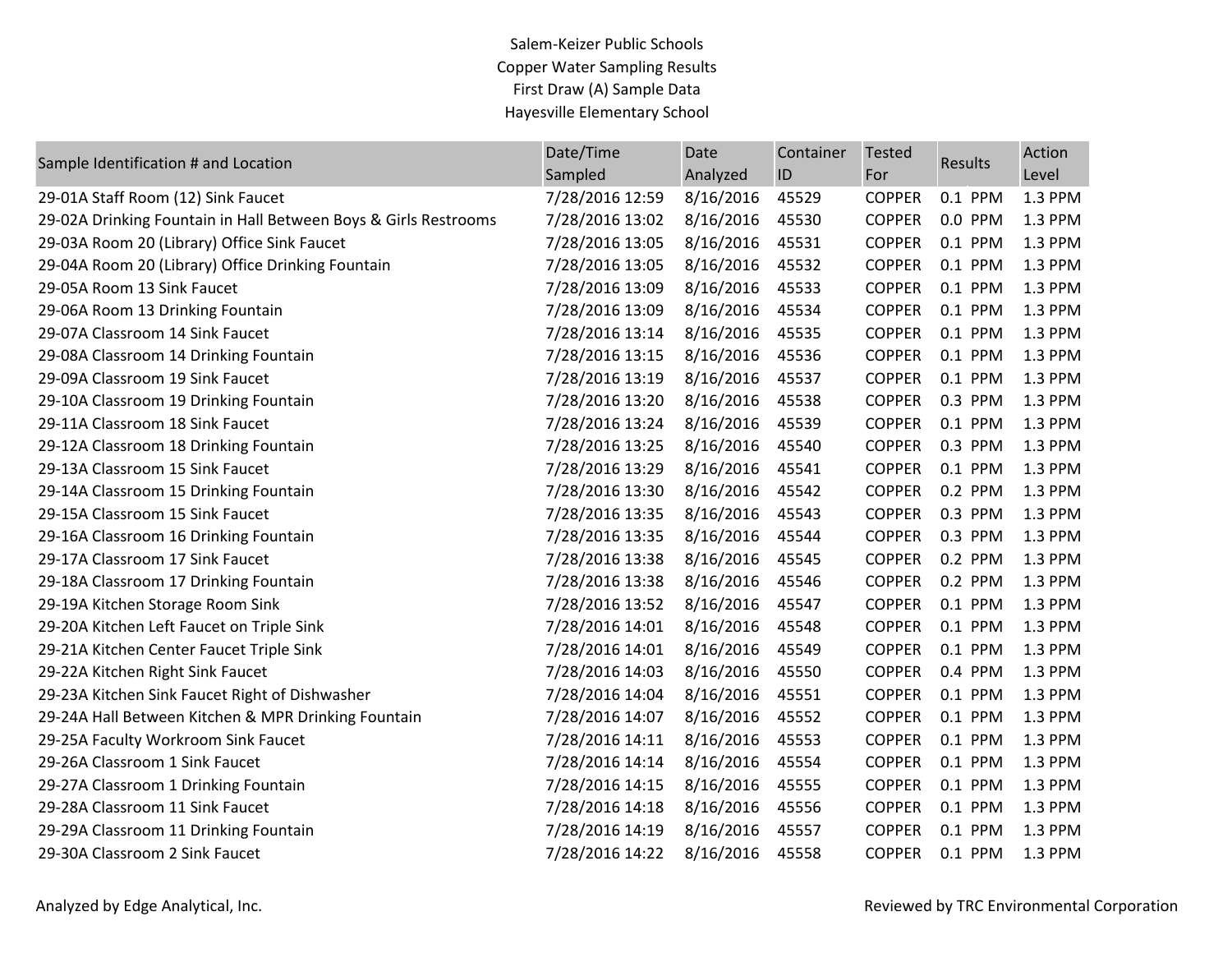## Salem-Keizer Public Schools Copper Water Sampling Results First Draw (A) Sample Data Hayesville Elementary School

| Sample Identification # and Location                | Date/Time       | Date      | Container | <b>Tested</b> | Results   | Action  |
|-----------------------------------------------------|-----------------|-----------|-----------|---------------|-----------|---------|
|                                                     | Sampled         | Analyzed  | ID        | For           |           | Level   |
| 29-31A Classroom 2 Drinking Fountain                | 7/28/2016 14:23 | 8/16/2016 | 45559     | <b>COPPER</b> | $0.1$ PPM | 1.3 PPM |
| 29-32A Classroom 10 Sink Faucet                     | 7/28/2016 14:27 | 8/16/2016 | 45560     | <b>COPPER</b> | 0.1 PPM   | 1.3 PPM |
| 29-33A Classroom 10 Drinking Fountain               | 7/28/2016 14:28 | 8/16/2016 | 45561     | <b>COPPER</b> | 0.1 PPM   | 1.3 PPM |
| 29-34A Classroom 3 Sink Faucet                      | 7/28/2016 14:30 | 8/16/2016 | 45562     | <b>COPPER</b> | 0.1 PPM   | 1.3 PPM |
| 29-35A Calssroom 3 Drinking Fountain                | 7/28/2016 14:31 | 8/16/2016 | 45563     | <b>COPPER</b> | $0.1$ PPM | 1.3 PPM |
| 29-36A Hallway Drinking Fountain Across from Room 4 | 7/28/2016 14:34 | 8/16/2016 | 45564     | <b>COPPER</b> | 0.1 PPM   | 1.3 PPM |
| 29-37A Classroom 4 Sink Faucet                      | 7/28/2016 14:37 | 8/16/2016 | 45565     | <b>COPPER</b> | 0.1 PPM   | 1.3 PPM |
| 29-38A Calssroom 4 Drinking Fountain                | 7/28/2016 14:38 | 8/16/2016 | 45566     | <b>COPPER</b> | 0.1 PPM   | 1.3 PPM |
| 29-39A Classroom 9 Sink Faucet                      | 7/28/2016 14:42 | 8/16/2016 | 45567     | <b>COPPER</b> | 0.2 PPM   | 1.3 PPM |
| 29-40A Classroom 9 Drinking Fountain                | 7/28/2016 14:43 | 8/16/2016 | 45568     | <b>COPPER</b> | 0.1 PPM   | 1.3 PPM |
| 29-41A Classroom 5 Sink Faucet                      | 7/28/2016 14:48 | 8/16/2016 | 45569     | <b>COPPER</b> | 0.1 PPM   | 1.3 PPM |
| 29-42A Classroom 5 Drinking Fountain                | 7/28/2016 14:49 | 8/16/2016 | 45570     | <b>COPPER</b> | 0.1 PPM   | 1.3 PPM |
| 29-43A Classroom 8 Sink Faucet                      | 7/28/2016 14:53 | 8/16/2016 | 45571     | <b>COPPER</b> | 0.2 PPM   | 1.3 PPM |
| 29-44A Classroom 8 Drinking Fountain                | 7/28/2016 14:54 | 8/16/2016 | 45572     | <b>COPPER</b> | 0.1 PPM   | 1.3 PPM |
| 29-45A Classroom 6 Sink Faucet                      | 7/28/2016 14:56 | 8/16/2016 | 45573     | <b>COPPER</b> | 0.2 PPM   | 1.3 PPM |
| 29-46A Classroom 6 Drinking Fountain                | 7/28/2016 14:57 | 8/16/2016 | 45574     | <b>COPPER</b> | 0.1 PPM   | 1.3 PPM |
| 29-47A Classroom 7 Sink Faucet                      | 7/28/2016 15:01 | 8/16/2016 | 45575     | <b>COPPER</b> | 0.3 PPM   | 1.3 PPM |
| 29-48A Classroom 7 Drinking Fountain                | 7/28/2016 15:02 | 8/16/2016 | 45576     | <b>COPPER</b> | 0.1 PPM   | 1.3 PPM |
| 29-49A Gymnasium Drinking Fountain                  | 7/28/2016 15:06 | 8/16/2016 | 45577     | <b>COPPER</b> | $0.1$ PPM | 1.3 PPM |

EPA Action Level for Copper in Schools is 1.3 PPM

**SKPS Action Level for Copper is 1.3 PPM** 

**Highlighted samples are at or exceed the Salem-Keizer Public Schools (SKPS) Action Level**